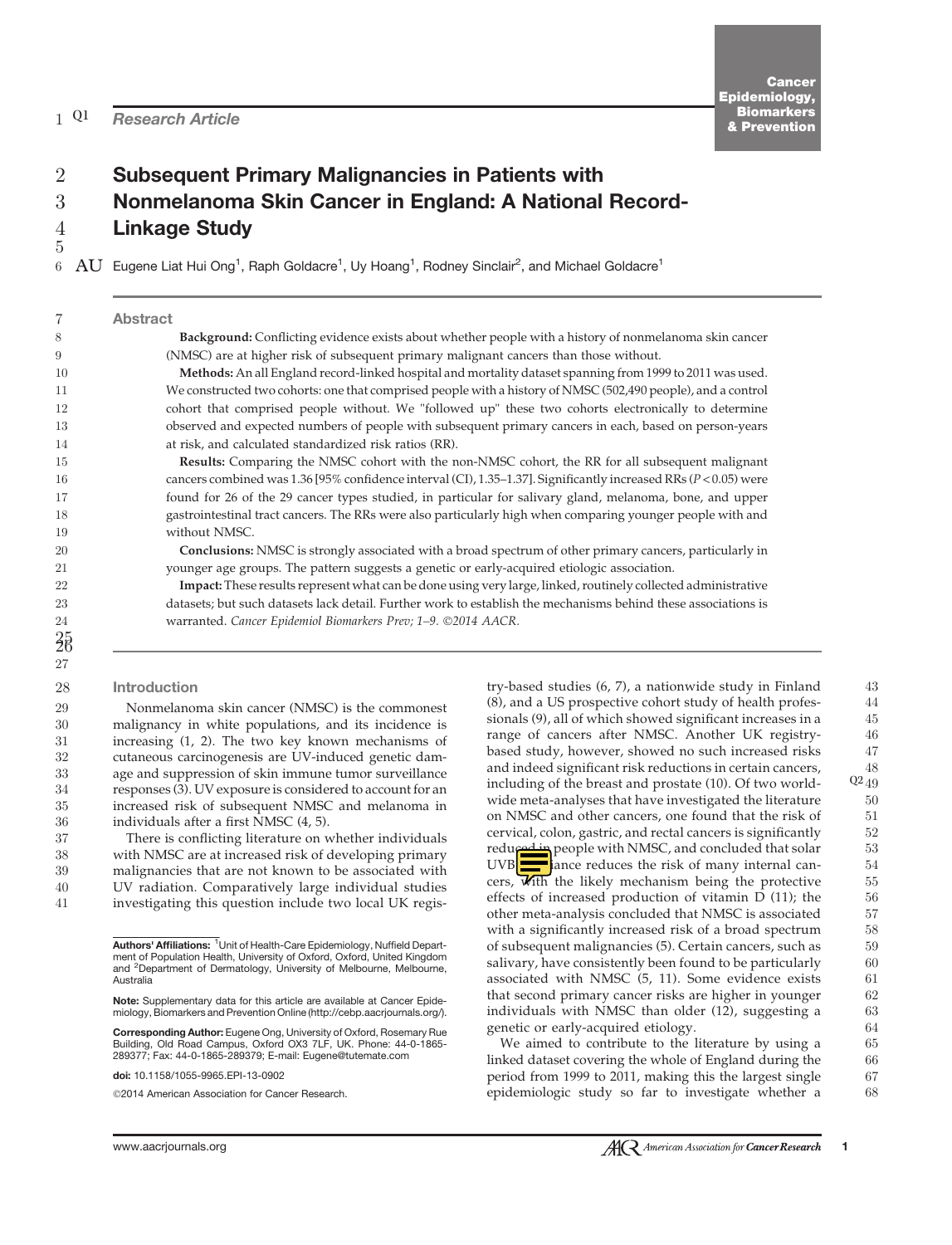71 history of NMSC is a significant risk factor for other 72 subsequent primary cancers.

73 Materials and Methods

### 74 Setting and dataset

 The dataset contained Hospital Episode Statistics (administrative data routinely collected for each hospital admission or episode of day-case care in all NHS hospi- tals) and data on mortality, obtained from national death registrations, from January 1, 1999, to December 31, 2011. The hospital data were supplied by the English National Information Centre for Health and Social Care and mor- tality data by the Office for National Statistics. Both sources of data contain diagnosis codes using the Inter- national Classification of Diseases 10th Revision (ICD- 10). Successive records for each individual were linked together to create a single dataset for analysis. The record linkage was carried out by the Oxford record-linkage group (13).

### 89 Subjects

 A cohort was constructed comprising people with a record of hospital day-case care or inpatient admission for NMSC in which NMSC was the principal diagnosis on the record, by identifying the earliest episode of day-case care, or inpatient admission, for the condition in an NHS hospital during the study period (the "NMSC cohort"). NMSC was defined using code C44 in the 10th revision of the International Classification of Diseases (ICD).

 A "reference cohort" was constructed (as a control group) by identifying individuals with a record of hos- pital day-case care or inpatient admission for various other, mainly minor, medical and surgical conditions and injuries (see footnote in Table 1). We selected a wide range of different conditions, rather than relying on a narrow range (in case the latter are themselves atypical in their risk of subsequent disease). Any individual in the refer- ence cohort who was found to have a subsequent record of NMSC contributed person-days, first, to the reference cohort and were then placed into the NMSC cohort from the exact date of the first record of NMSC, in which they then contributed person-days to the NMSC cohort.

 For each outcome cancer studied (below), we excluded anyone who had a record of that outcome cancer before, or at the same time as, their record of the NMSC or reference cohort condition, so as to establish the correct chronology of events for the investigation of NMSC as a potential risk factor for the subsequent outcome cancers.

#### 117 Outcomes

 The individuals in the NMSC cohort and reference cohort were then "followed up" by searching the database 120 for any subsequent NHS care for, or death from, other primary malignant cancers besides NMSC ("outcome cancers"), during the study period. We searched, first, for any outcome cancer within the range ICD-10 C00–C41, C45–C75, and C81–C97, taking the earliest record of a cancer event within that range as the individual's outcome event. We then searched for specific outcome cancers  $\frac{Q4}{127}$ individually within that range (listed in the  $t = \frac{128}{\pi}$ 

## Statistical analysis 129

Both cohorts were stratified for analysis, by age in 5- 130 year groups, sex, calendar year of first recorded admis- 131 sion, region of residence, and quintile of patients' index of 132 multiple deprivation (IMD) score (a measure of socioeco- 133 nomic status widely used in England). We calculated the 134 observed incidence rate of individuals with each outcome 135 cancer in each stratum of each of the two cohorts, based on 136<br>person-days of "follow-up." "Date of entry" into each 137 person-days of "follow-up." "Date of entry" into each cohort was the date of earliest record of NMSC or any 138 one of the reference cohort conditions. "Date of exit" was 139 the date of the earliest subsequent record for the outcome 140 cancer, death, or the end of data collection period (Decem- 141 ber 31, 2011). 142

The indirect method of standardization was used, with 143 the NMSC and reference cohorts taken together as the 144 standard population. For analysis of each outcome cancer,  $145$ we applied the stratum-specific incidence rates that were 146 observed in the standard population to the number of 147 people in each stratum of the NMSC cohort and then, 148 separately, to those in the reference cohort, to obtain the 149 expected number of people with the outcome cancer in 150 each stratum of the NMSC and reference cohort. Observed 151 (O) and expected (E) numbers for each stratum were then 152 summed to give total observed and expected numbers of 153 people with the outcome cancer in each of the cohorts. 154 We then compared the observed and expected numbers 155 of people with the outcome cancer in the NMSC cohort 156 with those in the reference cohort, using the formula: 157  $(O^{NMSC}/E^{NMSC})$ :  $(O^{REF}/E^{REF})$ , where the Os and Es are 158 the observed and expected numbers in the NMSC and 159 the observed and expected numbers in the NMSC and reference cohorts, respectively. The notation  $(O^{NMSC})$  160  $F^{NMSC}$  is the calculation of relative risk in the NMSC 161  $E<sup>NMSC</sup>$  gives the calculation of relative risk in the NMSC 161 aroup. relative to the standard population: that of 162 group, relative to the standard population; that of  $(\overline{O^{REF}}/\overline{E^{REF}})$ , gives a calculation of relative risk in the 163<br>reference cohort, relative to the standard population: and 164 reference cohort, relative to the standard population; and we termed the result,  $(O^{NMSC}/E^{NMSC})$ :  $(O^{REF}/E^{REF})$ , the 165<br>"risk ratio (RR)." The RR, its confidence interval, and  $\chi^2$  166 "risk ratio (RR)." The RR, its confidence interval, and  $\chi^2$ statistics for its significance were calculated using stan- 167

dard statistical methods (14). 168<br>We used stratification, rather than matching, for the 169 We used stratification, rather than matching, for the variables of age, sex, year, region, and deprivation to 170 maximize the availability of the data, statistical power, 171 and reduction of confounding. We did so because there is 172 no merit in discarding data simply to have equal numbers 173 (e.g., 1:1 or 2:1 matching) in each subgroup. To illustrate, 174 in the age group 20 to 24 years there were 828 people in the 175 NMSC cohort, 506,141 in the reference cohort, and 506,969 176 in the combined "standard" cohort. The stratum-specific 177 rates within the 506,969 people in the standard cohort are 178 then applied to the numbers in each substratum in the 179 NMSC cohort and then the reference cohort. In this way, 180 available data are maximized; statistical power is as high 181 as it can be; there are adequate numbers to populate every 182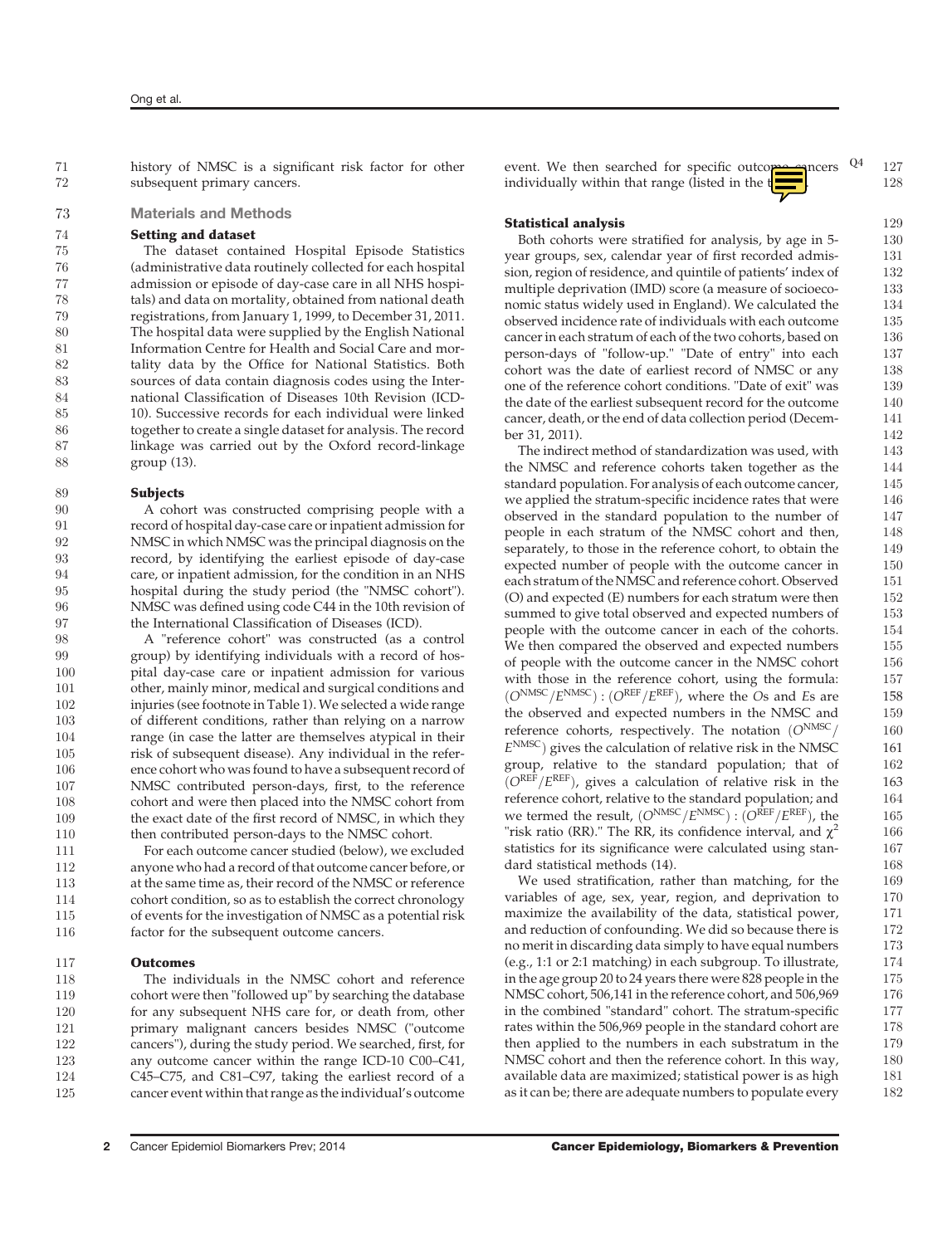Table 1. Age distribution of people with NMSC in the study, the percentage who were women, and the  $\alpha$  | number and age distribution of people in the reference cohort<sup>a</sup>

| England (1999-2011)                    |                                           |                 |                                  |  |
|----------------------------------------|-------------------------------------------|-----------------|----------------------------------|--|
| Age at admission to<br>the NMSC cohort | Number in the NMSC<br>cohort (% of total) | $%$ of<br>Women | Number in the<br>eference cohort |  |
| $0 - 4$                                | $51$ ( $< 0.1$ )                          | 63              | 589,344                          |  |
| $5 - 9$                                | 119 $(0.1)$                               | 60              | 610,791                          |  |
| $10 - 14$                              | $221 (=0.1)$                              | 53              | 492,236                          |  |
| $15 - 19$                              | 417(0.1)                                  | 56              | 466,250                          |  |
| $20 - 24$                              | 813 (0.2)                                 | 60              | 506,114                          |  |
| $25 - 29$                              | 1,773(0.4)                                | 58              | 517,977                          |  |
| $30 - 34$                              | 3,618(0.7)                                | 55              | 498,316                          |  |
| $35 - 39$                              | 6,602(1.3)                                | 55              | 507,940                          |  |
| $40 - 44$                              | 11,041 (2.2)                              | 54              | 487,475                          |  |
| $45 - 49$                              | 15,988 (3.2)                              | 52              | 458,286                          |  |
| $50 - 54$                              | 23,497 (4.7)                              | 49              | 469,656                          |  |
| $55 - 59$                              | 33,157 (6.6)                              | 46              | 499,147                          |  |
| $60 - 64$                              | 47,141 (9.4)                              | 43              | 514,123                          |  |
| 65-69                                  | 58,452 (11.6)                             | 41              | 499,152                          |  |
| $70 - 74$                              | 70,951 (14.1)                             | 41              | 501,378                          |  |
| $75 - 79$                              | 80,465 (16)                               | 43              | 484,323                          |  |
| $80 - 84$                              | 72,375 (14.4)                             | 47              | 369,574                          |  |
| 85-120                                 | 75,809 (15.1)                             | 57              | 315,431                          |  |
| All ages                               | 502,490 (100)                             | 46              | 8,787,513                        |  |

<sup>a</sup>The reference cohort consisted of people admitted with the following conditions coded under the Office of Population, Censuses, and Surveys code (OPCS) edition 4 for operations and the ICD revision 10 for diagnoses: adenoidectomy (OPCS4 E20), tonsillectomy (F34 + F36), appendectomy (H01–H03), total hip replacement (W37–W39), total knee replacement (W40–W42), cataract (ICD 10 H25), squint (H49–H51), otitis externa/media (H60–H67), varicose veins (I83), hemorrhoids (I84), upper respiratory tract infections (J00–J06), deflected septum, nasal polyp (J33 + J34.2), impacted tooth and other disorders of teeth (K00–K03), inguinal hernia (K40), in growing toenail and other diseases of nail (L60), sebaceous cyst (L72.1), bunion (M20.1), internal derangement of knee (M23), superficial injury and contusion (S00, S10, S20, S30, S40, S50, S60, S70, S80, and S90), dislocations, sprains and strains (S03, S13, S23, S33, S43, S53, S63, S73, S83, and S93), head injury (S06), and selected limb fractures (S42, S52, S62, S82, and S92).

185 cell in the potential confounder data; and the resultant 186 RRs are adjusted, as much as all available data allow, in 187 respect of age, sex, year, region, and deprivation.<br> $18\sqrt[10]{5}$  We carried out subanalyses by the age group are

We carried out subanalyses by the age group and time 189 interval, splitting results by age at first admission for the 190 NMSC or reference completes condition (grouped as <24, 25– 191  $\left(44, 45-59, \text{ and } 60+\right)$  by time interval between the 192 event of first admission for NMSC (or the reference cohort 193 condition) and the event of the subsequent outcome 194 cancer  $\langle 1, 1-4, \text{ and } 5+ \text{ years} \rangle$ . cancer  $\left($  <1, 1–4, and 5+ years).

## 195 Results

 Table 1 shows the number, age, and sex distribution of people at entry to the NMSC cohort, and the number and age distribution of people in the reference cohort. In total, there were 502,490 people in the NMSC cohort and there were 8,787,513 people in the reference cohort. The mean 201 period of follow-up in the NMSC cohort was 5.1 years; the<br>202 mean period of follow-up in the reference cohort was 6.0 mean period of follow-up in the reference cohort was 6.0 years. Of note, 462 people who started in the reference cohort later crossed over into the NMSC cohort. The RR,

comparing the NMSC cohort with the reference cohort, for 206 all outcome cancers combined in people across all ages 207 and all time intervals, was 1.36 (95% CI, 1.35–1.37). When 208 we excluded melanoma from the combined outcome 209 cancers range, the RR decreased but remained high at 210 1.27 (95% CI, 1.26–1.28). We found increased risks in 26 of 211 29 individual outcome cancers ( $P < 0.05$ ). The highest RRs 212 were found for salivary gland (5.78 and 5.29–6.32), mel- 213 anoma (5.54 and 5.37–5.71), bone (2.93 and 2.66–3.23), and 2.14<br>upper gastrointestinal tract malignancies (2.36 and 2.25– $\qquad 215$ upper gastrointestinal tract malignancies (2.36 and 2.25– 2.48). Results for all individual outcome cancers are 216 shown in Table 2. NMSC was not found to be protective 217 against any cancer, but cervical, uterine, and testicular 218 cancers were not significantly elevated  $(P > 0.05)$ . Any 219 differences between males and females were small (Sup- 220 plementary Table S1). 221

## Results by age 222

| Table 3 and Table 4 show RRs for people ages <25, 25-              | 223 |
|--------------------------------------------------------------------|-----|
| $44,45$ –59, and $60+$ years at the time of entry to their cohort. | 224 |
| Generally, RRs for all outcome cancers decreased with              | 225 |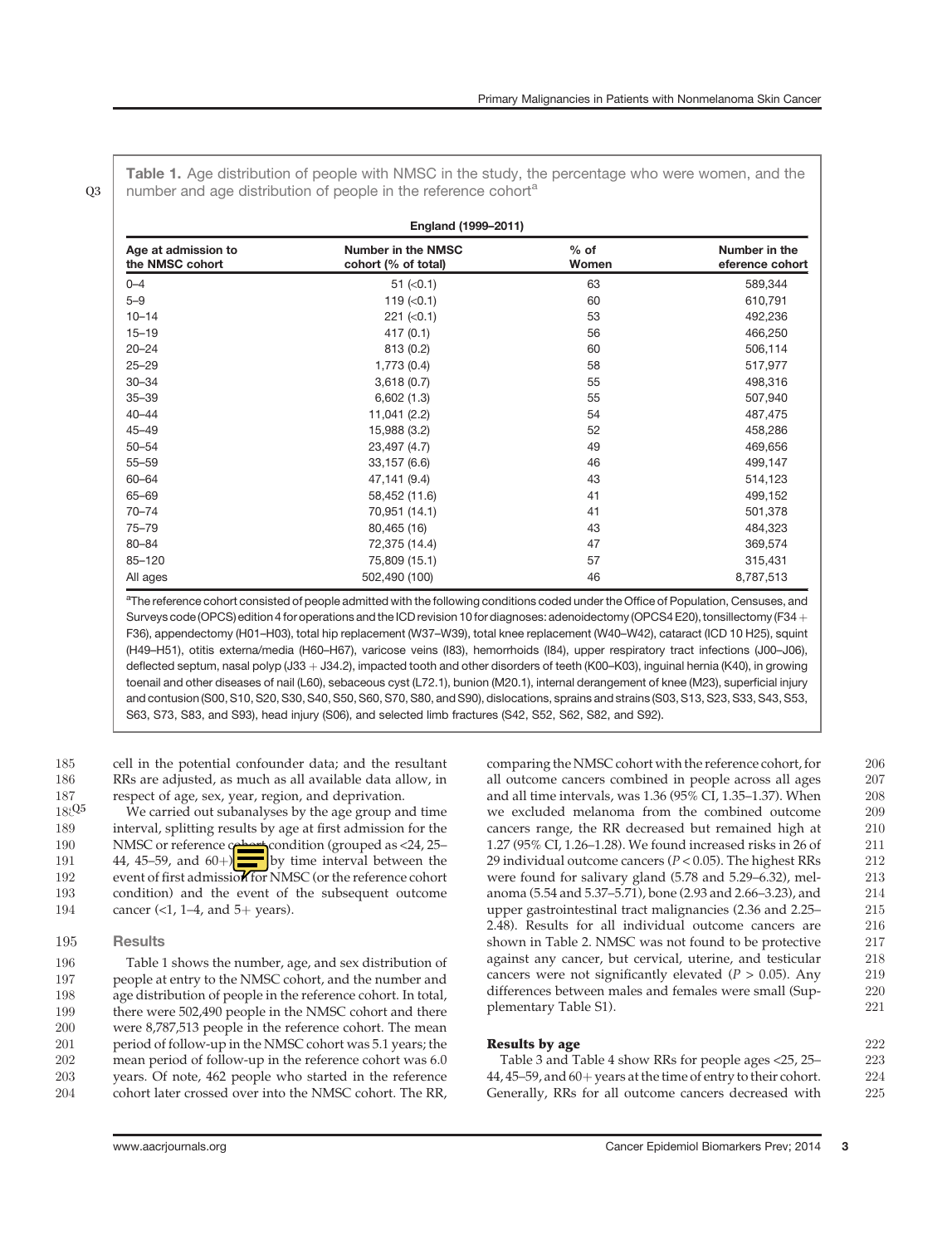of primary malignant cancer, RRs and 95% CIs Cancer following admission for NMSC Site (ICD–10 code) **O** RR (95% CI) Any malignant primary cancer excluding NMSC<sup>a</sup> 67,148 67,148 1.36 (1.35–1.37) Any malignant primary cancer excluding all skin<sup>b</sup> 62,377 62,377 1.27 (1.26–1.28) Bladder (C67) 6,372 1.13 (1.10–1.16) Bone (C40–C41) 554 2.93 (2.66–3.23) Brain (C71) 1.07 (1.00–1.16) 781 1.07 (1.00–1.16) Breast (C50) 6,154 1.24 (1.21–1.28) Cervix (C53) 193 0.97 (0.83–1.12) Colon (C18–C19) 7,259 1.16 (1.13–1.19) GI —upper (C00–C06.8, C09–C10, and C12–C14) 1,974 1,974 2.36 (2.25–2.48) Kidney (C64–C65) 1,909 1.18 (1.13–1.24) Larynx (C32) 649 1.32 (1.21–1.43) Leukemia—lymphoid (C91) 2,096 2.01 (1.92–2.11) Leukemia—myeloid (C92) 1,173 1.28 (1.21–1.37) Liver (C22) 1,095 1.10 (1.03–1.17) Lung (C33–C34) 10,942 1.31 (1.28–1.33) Lymphoma—Hodgkins (C81) 298 298 1.68 (1.48–1.89) Lymphoma—non-Hodgkin (C82–C85) 3,632 1.63 (1.58–1.69) Melanoma—malignant (C43) 6,693 5.54 (5.37–5.71) Multiple myeloma (C90) 1,225 1.13 (1.07–1.20) Nasopharynx (C11) 1.48 (1.19–1.82) 98 1.48 (1.19–1.82) Nervous system—other (C70) 62 1.91 (1.43–2.51) Esophageal (C15) 1.10 (1.06–1.15) Ovary (C56) 898 1.08 (1.01–1.16) Pancreas (C25) 1,975 1.05 (1.00–1.10) Prostate (C61) 11,730 1.12 (1.10–1.14) Rectum (C20–C21) 3,529 1.43 (1.38–1.48) Salivary gland (C07–C08) 6.29–6.32 (5.29–6.32) 6.78 (5.29–6.32 Stomach (C16) 2,205 1.08 (1.04–1.13) Testis (C62) 69 1.28 (0.99–1.62) Thyroid (C73) 226 1.08–1.43) Uterus—body of (C54) 830 830 1.05 (0.98–1.13) NOTE: All these ICD codes are specifically for primary malignancy. a C00–C43, C45–C75, and C81–C97.

Table 2. Analysis by type of cancer: observed numbers of people with NMSC who had a subsequent record

b C00–C41, C45–C75, and C81–C97.

228 increasing age but remained elevated throughout. Risk 229 ratios for all outcome cancers combined at ages <25, 25–44,<br>230 45–59, and 60+, respectively, were 22.6 (95% CI, 18.0– 230 45–59, and 60+, respectively, were 22.6 (95% CI, 18.0–<br>231 28.2).3.52 (95% CI.3.30–3.75).1.74 (95% CI.1.70–1.79). and 231 28.2), 3.52 (95% CI, 3.30–3.75), 1.74 (95% CI, 1.70–1.79), and

<span id="page-3-0"></span>232 1.32 (95% CI, 1.30–1.33).<br>23:06 Given that only 0.3% c Given that only 0.3% of the people in our NMSC cohort 234 [were under 25 years \(Table 1\)—a reflection of the fact that](#page-3-0) 235 cancer incidence rates are very low in this age group 236 generally—the observed and expected numbers of people 237 in this age group with specific out<del>come c</del>ancers were small 238 (usually less than 3), resulting in **Exercise 1** statistical power 239 and wider confidence interval s. We report, in Table 3, RRs 240 for specific outcome cancers in which the observed or 241 expected values in this age group were 3 or more in the 242 NMSC cohort. The RR for melanoma and salivary gland

cancers were particularly high at 94.4 (95% CI, 65.3–133.0) 244 and 93.4 (95% CI, 18.4–295.1), respectively. 245

## Short- (<1 year), medium- (1-4 years), and long-term  $246$  $(5 + \text{years})$  associations 247<br>Table 5 shows results by time intervals between entry to 248

Table 5 shows results by time intervals between entry to the NMSC or reference cohort and the first cancer outcome 249 event for each individual cancer. For most outcome can- 250 cers, the RRs were highest within the first year and, for 251 most outcome cancers, the RRs decreased but remained 252 significantly high for first cancer events at 1 to 4 years, and 253 for first events after  $5+$  years. The RRs for several specific  $254$ <br>outcome cancers—of the bladder brain breast colon  $255$ outcome cancers—of the bladder, brain, breast, colon, liver, lung, pancreas, prostate, and stomach—remained 256 consistently elevated across all time intervals; some 257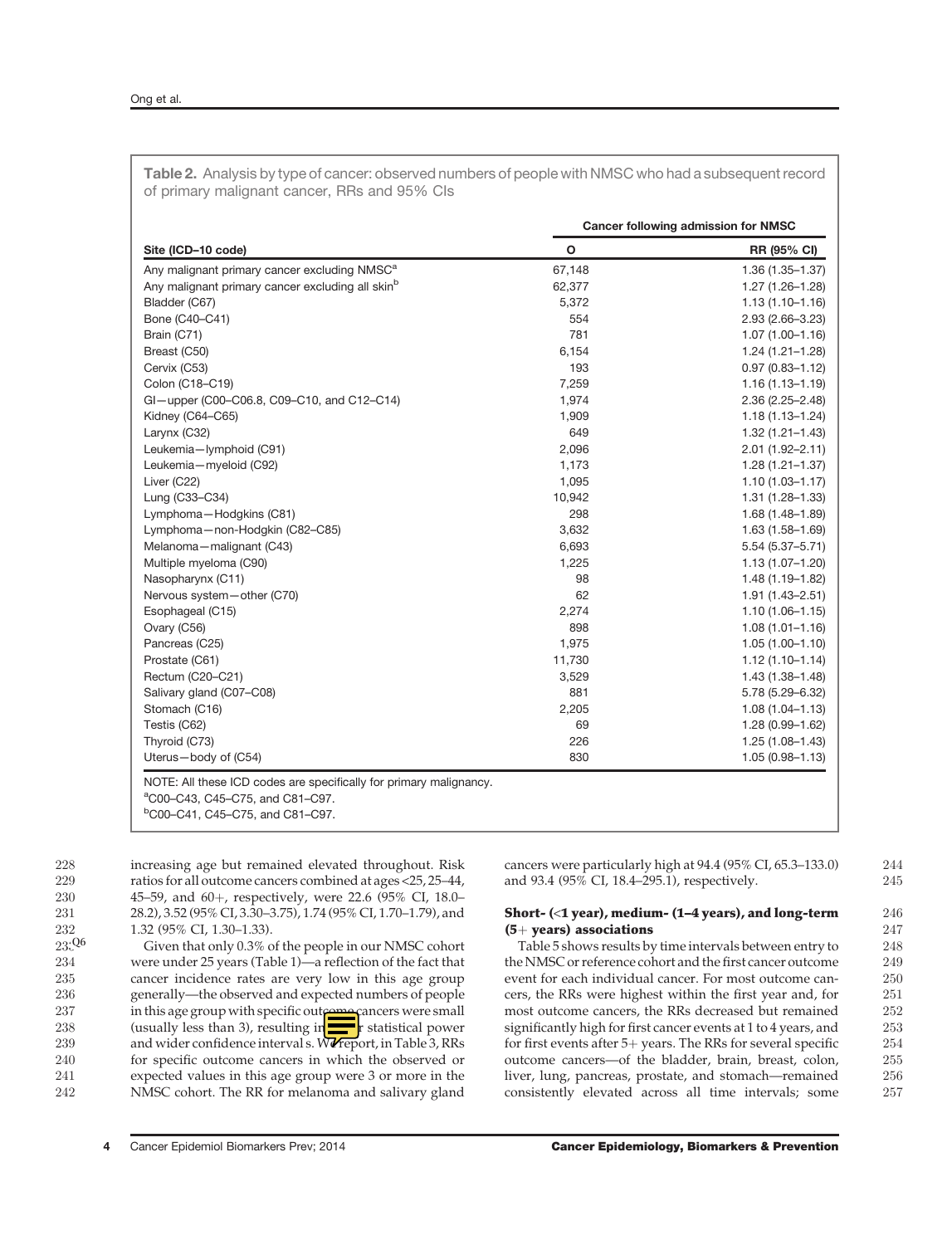Table 3. People younger than 25 years with NMSC who had a subsequent record of another cancer: observed numbers, RRs and 95% CIs Ages 0–24 Site (ICD–10 code) and the control of the control of the control of the control of the control of the control of the control of the control of the control of the control of the control of the control of the control of the Any malignant primary cancer excluding NMSC<sup>a</sup> 82 82 22.64 (17.97–28.16) Any malignant primary cancer excluding all skin<sup>b</sup> 48 14.45 (10.63–19.19) Bone (C40–C41) 9 53.43 (24.15–103.05) Brain (C71) 4 20.18 (5.46–52.27) Leukemia—lymphoid (C91) 5 26.75 (8.65–62.79) Melanoma—malignant (C43) 37 94.41 (65.25–133.01) Salivary gland (C07–C08) 3 93.44 (18.43–295.10) a C00–C43, C45–C75, and C81–C97. b C00–C41, C45–C75, and C81–C97.

260 increased with increasing time (brain, colon, and 261 prostate) prostate).

## 262 Discussion

## 263 Principal findings

 A previous record of NMSC was associated with an increased subsequent risk of a broad spectrum of other primary malignant cancers in this national cohort study. Younger people with NMSC, in particular, are at much higher risk of subsequent primary malignant cancer inci- dence than people without NMSC, although cancer inci-dence is, overall, rarer in younger people.

## 271 Strengths, weaknesses, and potential biases

272 With 502,490 NMSC cases, this is the largest study on 273 this topic so far, with high statistical power and precision 274 in analyses split by cancer site, age, and time interval.

 The main shortcoming is that we were unable to dis-276 tinguish squamous cell carcinomas (SCC) from basal cell carcinomas (BCC) because these cancers are coded togeth- er in the ICD. It might be that one type of NMSC is more strongly associated with increased risks of subsequent primaries; however, only subtle differences have been noted in studies that do differentiate SCCs and BCCs (5, 9). T-cell lymphomas should be coded separately, but might occasionally be miscoded as NMSC; however, 284 given their rarity compared with SCCs and BCCs, any<br>285 effect on our results is likely to be very small. effect on our results is likely to be very small.

 We have not adjusted for multiple comparisons of cancer sites, but because almost all of the RRs go in the same direction of excess risk, it is highly improbable that 289 these are chance findings. The height of some of the RRs, and the ubiquity of elevated risk across so many cancer sites, is such that the associations are very unlikely to be attributable to artefacts of data collection or study design.

293 In our stratified analysis, we accounted for age, sex, 294 calendar year of first recorded admission, region of res-<br>295 idence, and IMD score, but were unable to adjust for other idence, and IMD score, but were unable to adjust for other 296 potential confounders like body mass index, smoking, 297 and UV exposure. However, smoking-related cancers, such as lung, had a RR of less than the average elevation 299<br>of cancer site risk and after excluding melanoma from the 300 of cancer site risk, and, after excluding melanoma from the analyses, the RRs for cancer overall were still significantly  $301$ <br>high, suggesting that factors other than smoking and UV  $302$ high, suggesting that factors other than smoking and UV exposure are at play. Studies that have been able to control 303 for these potentially confounding variables have not 304 found substantial difference between the age-adjusted 305 and multivariable-adjusted risks, demonstrating that the 306 observed association is unlikely to be explained by such 307 factors (9). Furthermore, the effects of acquired risks, such 308 as smoking and other behavioral factors, are cumulative, 309 and one would expect an increasing relative risk with 310 increasing age if they were major factors behind our 311 associations. We found the opposite (higher relative risks 312 at young ages), suggesting a genetic cause or early envi- 313 ronmental exposure might explain our results rather than 314 a later acquired cause of association.  $315$ 

It was not possible for us to directly ascertain the 316 number of NMSC cases that were missed by our dataset.  $317$ Most dermatologic excisions in ambulatory care should be  $318$ captured under hospital day-case admissions (15), but 319 some will be classified as outpatient sand some will be 320 treated wholly in primary care. The people admitted as a 321 day case or inpatient may be at the more severe end of the 322 diseases spectrum. It seems unlikely, however, that the 323 profile of RRs seen in our study is attributable to missing 324 cases of NMSC that are treated in primary care. Further-<br>more, the decision to treat a person with NMSC as a day 326 more, the decision to treat a person with NMSC as a day case or inpatient, rather than within primary care or as an 327 outpatient, is perhaps more likely to relate to the prefer- 328 ences of the treating clinician than the characteristics of the 329 NMSC. 330

We do not have data on the cohorts' migration into or 331 out of the study area. However, migration bias is unlikely 332 to be an issue because there is no apparent reason why the 333 migration pattern of one cohort would be significantly 334 different from the other. 335

We examined associations at different time intervals 336 between the first known record of NMSC and the first 337 subsequent record of the outcome cancer. This was partly 338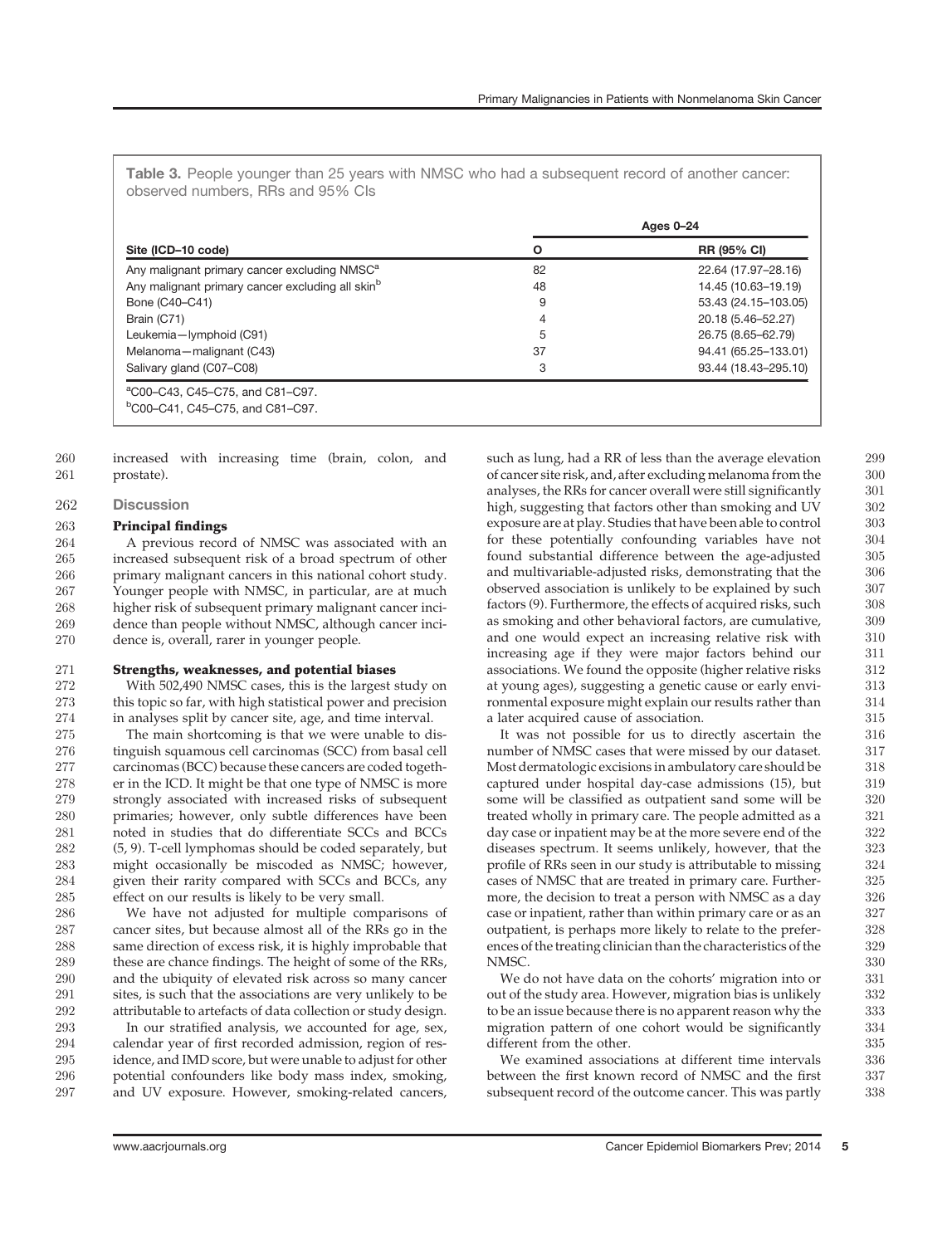Table 4. People ages  $25-44$ ,  $45-64$ , and  $65+$  with NMSC who had a subsequent record of another cancer: observed numbers, RRs, and 95% CIs

|                                                              |              | Ages 25-44          |              | Ages 45-59              |     | Ages $60+$                 |
|--------------------------------------------------------------|--------------|---------------------|--------------|-------------------------|-----|----------------------------|
| Site (ICD-10 code)                                           | $\mathbf{o}$ | <b>RR (95% CI)</b>  | $\mathbf{o}$ | <b>RR (95% CI)</b>      | O   | RR (95% CI)                |
| Any malignant primary cancer excluding NMSC <sup>a</sup>     | 1,001        | $3.52(3.30 - 3.75)$ |              | 5,787 1.74 (1.70-1.79)  |     | 60,278 1.32 (1.30-1.33)    |
| Any malignant primary cancer excluding all skin <sup>b</sup> | 674          | $2.47(2.29 - 2.67)$ | 4,951        | $1.52(1.47 - 1.56)$     |     | 56,704 1.25 (1.24-1.26)    |
| Bladder (C67)                                                | 20           | 2.30 (1.39-3.58)    | 213          | 1.12 (0.97-1.29)        |     | 5,139 1.13 (1.10-1.16)     |
| Bone (C40-C41)                                               | 32           | 12.19 (8.13-17.73)  |              | 84 4.38 (3.42-5.56)     |     | 429 2.66 (2.37-2.98)       |
| Brain (C71)                                                  | 24           | 2.03 (1.29-3.04)    |              | 92 1.36 (1.09-1.69)     | 661 | $1.02(0.93 - 1.10)$        |
| Breast (C50)                                                 | 174          | 1.79 (1.53-2.08)    |              | 853 1.25 (1.17-1.34)    |     | 5,127 1.23 (1.20-1.27)     |
| Cervix (C53)                                                 | 12           | $1.31(0.67 - 2.30)$ |              | 23 0.99 (0.62-1.50)     |     | 157 0.94 (0.79-1.10)       |
| Colon (C18-C19)                                              | 21           | $1.20(0.74 - 1.84)$ |              | 395 1.30 (1.17-1.44)    |     | 6,841 1.15 (1.12-1.18)     |
| GI-upper (C00-C06.8, C09-C10, and C12-C14)                   | 52           | 4.42 (3.28-5.86)    |              | 354 2.62 (2.34-2.93)    |     | 1,567 2.34 (2.21-2.48)     |
| Kidney (C64-C65)                                             | 14           | 1.59 (0.86-2.68)    | 148          | $1.32(1.11 - 1.56)$     |     | 1,747 1.17 (1.11-1.23)     |
| Larynx (C32)                                                 | 2            | $0.81(0.10 - 2.99)$ | 85           | 1.57 (1.24-1.96)        |     | 562 1.30 (1.18-1.42)       |
| Leukemia-lymphoid (C91)                                      | 10           | $2.97(1.41 - 5.55)$ | 90           | $1.73(1.38 - 2.15)$     |     | 1,991 2.06 (1.96-2.17)     |
| Leukemia-myeloid (C92)                                       | 10           | 2.05 (0.98-3.82)    | 59           | 1.31 (0.99-1.70)        |     | 1,103 1.28 (1.20-1.37)     |
| Liver (C22)                                                  | 5            | $1.53(0.49 - 3.62)$ | 81           | $1.32(1.04 - 1.65)$     |     | $1,009$ 1.08 $(1.01-1.16)$ |
| Lung (C33-C34)                                               | 34           | $1.95(1.35 - 2.75)$ | 787          | 1.74 (1.61-1.87)        |     | 10,121 1.28 (1.26-1.31)    |
| Lymphoma-Hodgkins (C81)                                      | 10           | $1.87(0.89 - 3.47)$ |              | 52 2.16 (1.59-2.87)     |     | 236 1.65 (1.42-1.90)       |
| Lymphoma-non-Hodgkin (C82-C85)                               | 28           | $1.80(1.19 - 2.61)$ |              | 318 1.90 (1.69-2.14)    |     | 3,285 1.63 (1.57-1.69)     |
| Melanoma-malignant (C43)                                     | 377          | 20.63 (18.36-23.13) |              | 1,040 9.40 (8.72-10.13) |     | 5,239 5.08 (4.90-5.27)     |
| Multiple myeloma (C90)                                       | 4            | $1.33(0.36 - 3.46)$ | 65           | $1.14(0.87 - 1.46)$     |     | 1,156 1.13 (1.06-1.21)     |
| Nasopharynx (C11)                                            | 1            | $0.62(0.02 - 3.52)$ |              | 28 2.28 (1.49-3.38)     |     | 69 1.33 (1.01-1.72)        |
| Nervous system-other (C70)                                   | 3            | 7.85 (1.53-25.33)   |              | $5$ 1.67 (0.52-4.13)    |     | 53 1.84 (1.33-2.51)        |
| Esophageal (C15)                                             | 12           | $1.98(1.01 - 3.49)$ |              | 157 1.19 (1.01-1.40)    |     | 2,105 1.10 (1.05-1.15)     |
| Ovary (C56)                                                  | 16           | $1.54(0.88 - 2.53)$ |              | 92 1.06 (0.85-1.31)     |     | 788 1.08 (1.00-1.16)       |
| Pancreas (C25)                                               | 9            | $2.24(1.01 - 4.32)$ |              | 103 1.07 (0.87-1.31)    |     | 1,862 1.05 (1.00-1.10)     |
| Prostate (C61)                                               | 9            | 1.72 (0.78-3.29)    |              | 493 1.21 (1.10-1.32)    |     | 11,228 1.12 (1.09-1.14)    |
| Rectum (C20-C21)                                             | 105          | 10.68 (8.60-13.15)  |              | 423 2.59 (2.33-2.87)    |     | 2,999 1.29 (1.24-1.35)     |
| Salivary gland (C07-C08)                                     | 19           | 12.34 (7.20-20.05)  | 70           | 5.98 (4.51-7.84)        |     | 789 6.33 (5.71-7.02)       |
| Stomach (C16)                                                | 13           | 2.70 (1.43-4.68)    | 89           | $1.08(0.86 - 1.34)$     |     | 2,102 1.08 (1.03-1.13)     |
| Testis (C62)                                                 | 7            | $1.00(0.40 - 2.07)$ | 18           | 1.58 (0.92-2.54)        |     | 43 1.26 (0.89-1.76)        |
| Thyroid (C73)                                                | 10           | $1.30(0.62 - 2.40)$ | 36           | 1.44 (0.99-2.02)        | 179 | 1.22 (1.03-1.42)           |
| Uterus-body of (C54)                                         | 10           | $1.58(0.75 - 2.95)$ |              | 105 1.06 (0.86-1.29)    |     | 715 1.05 (0.97-1.13)       |
| <sup>a</sup> C00-C43, C45-C75, and C81-C97.                  |              |                     |              |                         |     |                            |

b C00–C41, C45–C75, and C81–C97.

 to judge any effect of surveillance bias. This would arise if, for example, care for NMSC led to the prompt identifi-343 cation of another cancer. For all primary outcome cancers<br>344 combined, the RR decreased after the first year, but combined, the RR decreased after the first year, but remained significantly high. Increased surveillance might partially account for the increased rates of melanoma, but is unlikely to account for the increased rates of other nonvisible internal cancers, particularly in which the increased risk continues beyond 5 years after the diagno-sis of NMSC, as was the case with most outcome cancers.

 We cannot rule out the possibility of some misclassifi- cation of secondary cancer sites as primary in the source data, although we selected ICD codes for primary cancers only. We are unable to link our records to histologic samples. If misclassification of secondary cancers were an explanation for the pattern of our results, the effects of it would have to be not only considerable, but also long- 358 term because the RRs for most cancers remain significant- 359 ly increased after 5 years. The incidence of metastasis in 360 people with BCC is extremely rare, with reported incidences ranging from 0.0028% to 0.5% (16).  $\frac{362}{362}$ <br>Treatment and mortality bias is likely to be negligible, as 363

Treatment and mortality bias is likely to be negligible, as 363 almost all NMSCs are treated curatively by excision with- 364 out the use of potentially carcinogenic radiotherapy or 365 systemic chemotherapy (17). Despite the high incidence of 366 NMSC, mortality rates from NMSC are low at 0.91 per 367 100,000 persons per year (18). 368

### **Comparison with other studies** 369

A meta-analysis that combined the results of three 370 cohort studies (5) and accounted for individual level 371 risk factors, like smoking, showed an overall summary 372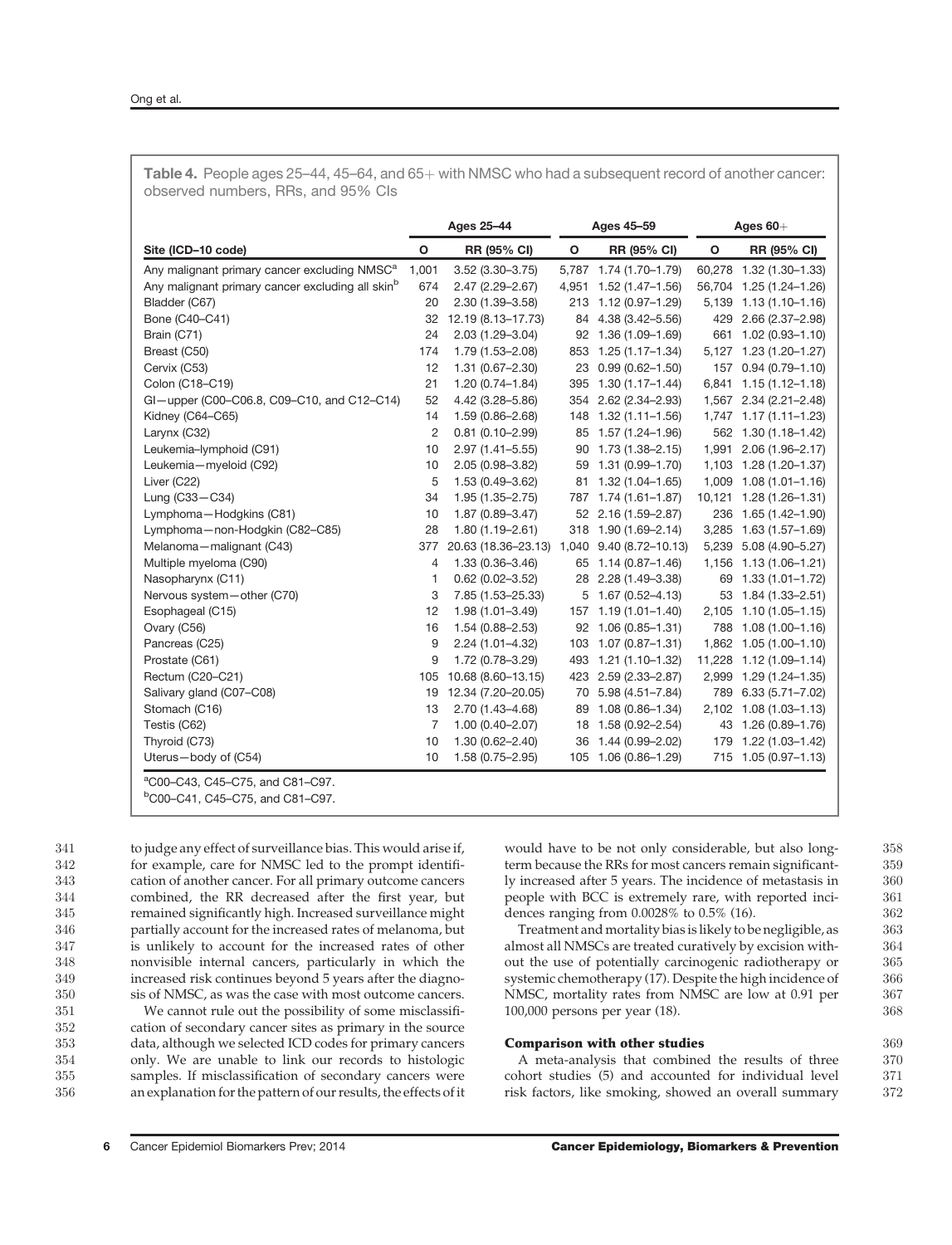Table 5. People who were admitted with NMSC and had a subsequent record of another cancer, by time interval between admissions (<1 year, 1–4 years, and 5 or more years): observed numbers, RRs, and 95% CIs

|                                                                             |              | <1 year time interval |             | 1–4 years time interval $5+$ years time interval |              |                        |
|-----------------------------------------------------------------------------|--------------|-----------------------|-------------|--------------------------------------------------|--------------|------------------------|
| Cancer site (ICD-10 code)                                                   | $\mathbf{o}$ | RR (95% CI)           | $\mathbf O$ | <b>RR (95% CI)</b>                               | $\mathbf{o}$ | <b>RR (95% CI)</b>     |
| Any malignant primary cancer excluding NMSC <sup>a</sup>                    | 16,485       | $1.64(1.61 - 1.67)$   |             | 33,304 1.30 (1.29-1.32) 17,359 1.27 (1.25-1.29)  |              |                        |
| Any malignant primary cancer excluding all skin <sup>b</sup>                | 14,104       | $1.41(1.38 - 1.43)$   |             | 31,667 1.25 (1.23-1.26) 16,606 1.22 (1.20-1.24)  |              |                        |
| Bladder (C67)                                                               | 1,087        | $1.08(1.01 - 1.16)$   |             | 2,792 1.14 (1.10-1.19)                           |              | 1,493 1.14 (1.08-1.20) |
| Bone (C40-C41)                                                              | 264          | $5.37(4.59 - 6.27)$   |             | 211 2.37 (2.03-2.76)                             |              | 79 1.66 (1.30-2.10)    |
| Brain (C71)                                                                 | 128          | $0.85(0.70 - 1.02)$   |             | 371 1.05 (0.94-1.17)                             |              | 282 1.25 (1.11-1.42)   |
| Breast (C50)                                                                | 1,228        | $1.31(1.23 - 1.39)$   |             | 3,075 1.20 (1.15-1.24)                           |              | 1,851 1.29 (1.23-1.35) |
| Cervix (C53)                                                                | 38           | $1.08(0.76 - 1.51)$   |             | 110 1.05 (0.86-1.28)                             |              | 45 0.75 (0.55-1.01)    |
| Colon (C18-C19)                                                             | 1,376        | $1.07(1.01 - 1.13)$   |             | 3,817 1.18 (1.14-1.22)                           |              | 2,066 1.19 (1.14-1.25) |
| GI-upper (C00-C06.8, C09-C10, and C12-C14)                                  | 713          | $3.45(3.15 - 3.76)$   |             | 827 2.05 (1.90-2.21)                             |              | 434 1.98 (1.78-2.19)   |
| Kidney (C64-C65)                                                            | 366          | $1.22(1.08 - 1.36)$   |             | 976 1.17 (1.09-1.25)                             |              | 567 1.18 (1.08-1.29)   |
| Larynx (C32)                                                                | 161          | $1.40(1.17-1.66)$     |             | 321 1.29 (1.15-1.46)                             |              | 167 1.31 (1.11-1.54)   |
| Leukemia-lymphoid (C91)                                                     | 556          | $2.58(2.33 - 2.85)$   |             | 1,083 2.09 (1.95-2.24)                           |              | 457 1.53 (1.38-1.69)   |
| Leukemia-myeloid (C92)                                                      | 234          | $1.28(1.11 - 1.47)$   |             | 620 1.31 (1.20-1.43)                             |              | 319 1.24 (1.10-1.39)   |
| Liver (C22)                                                                 | 194          | $1.04(0.88 - 1.21)$   |             | 565 1.11 (1.02-1.22)                             |              | 336 1.12 (1.00-1.25)   |
| Lung (C33-C34)                                                              | 2,166        | $1.30(1.24 - 1.37)$   |             | 5,723 1.32 (1.29-1.36)                           |              | 3,053 1.29 (1.24-1.34) |
| Lymphoma-Hodgkins (C81)                                                     | 74           | $1.84(1.42 - 2.35)$   |             | 159 1.71 (1.44-2.02)                             |              | 65 1.49 (1.14-1.93)    |
| Lymphoma-non-Hodgkin (C82-C85)                                              | 878          | $1.85(1.71 - 1.99)$   |             | 1,842 1.64 (1.56-1.73)                           |              | 912 1.48 (1.38-1.58)   |
| Melanoma-malignant (C43)                                                    | 2,912        | 12.42 (11.69-13.20)   |             | 2,553 4.26 (4.06-4.47)                           |              | 1,228 3.72 (3.49-3.97) |
| Multiple myeloma (C90)                                                      | 234          | $1.03(0.89 - 1.18)$   |             | 659 1.19 (1.09-1.29)                             |              | 332 1.11 (0.99-1.24)   |
| Nasopharynx (C11)                                                           | 38           | $1.51(1.05 - 2.12)$   |             | 39 1.34 (0.93-1.87)                              |              | 21 1.73 (1.04-2.74)    |
| Nervous system-other (C70)                                                  | 12           | $1.85(0.90 - 3.51)$   |             | 35 2.08 (1.39-3.02)                              |              | 15 1.66 (0.90-2.86)    |
| Esophageal (C15)                                                            | 464          | $1.20(1.08 - 1.33)$   |             | 1,186 1.08 (1.01-1.14)                           |              | 624 1.10 (1.01-1.19)   |
| Ovary (C56)                                                                 | 152          | $0.98(0.82 - 1.16)$   |             | 474 1.08 (0.98-1.19)                             |              | 272 1.15 (1.01-1.30)   |
| Pancreas (C25)                                                              | 348          | $1.02(0.91 - 1.14)$   |             | 1,027 1.03 (0.96-1.10)                           |              | 600 1.11 (1.02-1.21)   |
| Prostate (C61)                                                              | 2,212        | $1.03(0.98 - 1.08)$   |             | $6,080$ 1.14 $(1.11-1.17)$                       |              | 3,438 1.15 (1.11-1.19) |
| Rectum (C20-C21)                                                            | 1,194        | $2.35(2.20 - 2.51)$   |             | 1,537 1.19 (1.13-1.26)                           |              | 798 1.20 (1.11-1.29)   |
| Salivary gland (C07-C08)                                                    | 290          | 8.74 (7.27-10.52)     |             | 443 5.99 (5.26-6.81)                             |              | 148 3.71 (3.05-4.49)   |
| Stomach (C16)                                                               | 434          | $1.08(0.97 - 1.20)$   |             | 1,149 1.06 (1.00-1.13)                           |              | 622 1.12 (1.03-1.22)   |
| Testis (C62)                                                                | 22           | 1.55 (0.96-2.39)      |             | 32 1.23 (0.83-1.75)                              |              | 15 1.10 (0.61-1.82)    |
| Thyroid (C73)                                                               | 66           | $1.90(1.44 - 2.48)$   |             | 114 1.19 (0.97-1.45)                             |              | 46 0.92 (0.67-1.24)    |
| Uterus-body of (C54)                                                        | 140          | $0.96(0.80 - 1.15)$   |             | 456 1.11 (1.00-1.22)                             |              | 234 1.01 (0.88-1.15)   |
| <sup>a</sup> C00-C43, C45-C75, and C81-C97.<br>hono 0.44 0.45 0.75 1.004 00 |              |                       |             |                                                  |              |                        |

b C00–C41, C45–C75, and C81–C9.

375 relative risk of cancer after NMSC of 1.49 (95% CI, 1.12– 376 1.98), similar to our RR of 1.36 (95% CI, 1.35–1.37), notwithstanding differences in methodology. Our results 378 also corroborate a particularly high risk of melanoma and<br>379 salivary gland cancer, found by others (5, 11). salivary gland cancer, found by others  $(5, 11)$ .

 Risks of breast, colorectal, and prostate cancers have been reported as low in people with NMSC (11, 19, 20). It has been suggested that increased sunlight exposure and vitamin D levels play a protective role in their develop-ment. We did not find low risks for these cancers.

385 Other subgroups known to have high risk of cancer are 386 transplant patients. However, although SCCs are up to 65-<br>387 fold more prevalent in transplant patients than matched fold more prevalent in transplant patients than matched 388 controls (21), the percentage of people with NMSC in our 389 study who have had a transplant is likely to be very small.

The risk and pattern of cancers in people who have 391 undergone transplantation, in whom the excess cancer 392 undergone transplantation, in whom the excess cancer 392<br>risk particularly affects the kidney, liver, and non-Hodg- 393 risk particularly affects the kidney, liver, and non-Hodgkin lymphoma (22), would not in itself account for our 394<br>results. Findings of a recent study also showed that, even 395 results. Findings of a recent study also showed that, even among transplant recipients, SCC was a marker of 396 increased risk for other cancers (23).  $397$ 

## Interpretation and implications **398**

Mechanisms for these associations remain elusive. It is 399 plausible that UV-induced oxidative damage resulting in 400 gene mutation, immunosuppression, and inflammation 401 may also act more systemically to increase the risk of 402 may also act more systemically to increase the risk of cancer in predisposed individuals in other sites, such as 403 in immunosuppressed transplant recipients (24, 25) and 404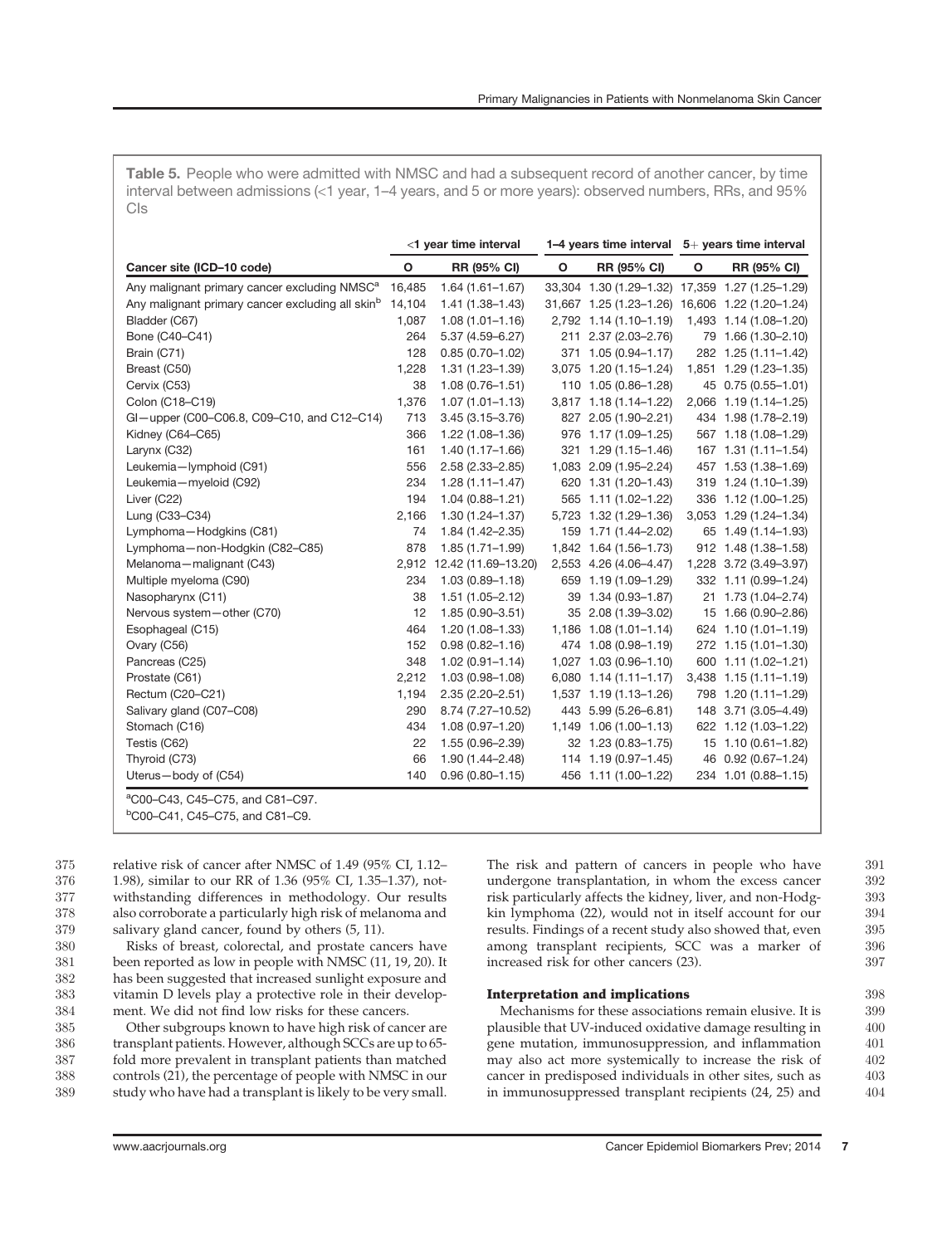those with cancer-predisposing syndromes (26, 27). Recent studies suggest that genetic predisposition to reduced DNA repair capacity may be an underlying susceptibility factor for NMSC and other cancers (28– 31). We considered that the occurrence of NMSC in people in our study ages <25 might be associated with certain congenital skin disorders, in particular xeroderma pig- mentosum. We, therefore, conducted a post-hoc analysis to ascertain the number of people in this age group of the NMSC cohort who also had a record of xeroderma pig- mentosum either before or after their record of NMSC. We found a total of 6, 5 of whom had a record of xeroderma pigmentosum before the record of NMSC. In a cohort of  $1,621$  people with NMSC ages <25, the occurrence of 6 cases of xeroderma pigmentosum is unlikely to be of significant impact.

 Our findings should be regarded as supporting the hypothesis of a raised risk of other cancers after diagnosis of NMSC, but not as definitive. The results represent what can be done using very large, linked, routinely collected administrative datasets; but such datasets lack detail. Alternative designs of similar scope, which could incor- porate data on genetic profiling and biomarkers, would be substantial undertakings, but the benefits of more precise characterization of those with NMSC who are at risk of other specific malignancies would be considerable.

 For those cancers in which screening, or other app- roaches to cancer prevention, has proven benefit, a next step would be to define guidelines that translate these results into clinical practice and lifestyle advice, especially for younger individuals with NMSC. Guidelines on NMSC do not refer to surveillance for any specific cancer types apart from other skin cancers (32, 33); our results suggest surveillance for other cancers might be warranted if supported by further clinical research and cost-benefit analyses.

443 Further work to elucidate why people with NMSC, 444 particularly the young, are at increased risk of other

483 References

- 484 1. Fransen M, Karahalios A, Sharma N, English DR, Giles G, Sinclair RD. 485 Non-melanoma skin cancer in Australia. Med J Aust 2012;197:565–8.
- 486 2. Dipegen TL, Mahler V. The epidemiology of skin cancer. Br J Dermatol 487 2002;146 Suppl 61:1–6.
- 488 3. Halliday G. Inflammation, gene mutation and photoimmunosuppres-489 sion in response to UVR–induced oxidative damage contributes to 490 photocarcinogenesis. Mut Res 2005;571:107–20.
- 491 4. Marcil I, Stern RS. Risk of developing a subsequent nonmelanoma skin 492 cancer in patients with a history of nonmelanoma skin cancer: a critical 493 review of the literature and meta-analysis. Arch Dermatol 2000;136: 494 1524–30.
- 495 5. Wheless J, Black J, Alberg AJ. Nonmelanoma skin cancer and the risk 496 of second primary cancers: a systematic review. Cancer Epidemiol 497 Biomarkers Prev 2010;19:1686–95.
- 498 6. Maitra SK, Gallo H, Rowland–Payne C, Robinson D, Møller H. Second 499 primary cancers in patients with squamous cell carcinoma of the skin. 500 Br J Cancer 2005;92:570–1.
- 501 7. Cantwell MM, Murray LJ, Catney D, Donnelly D, Autier P, Boniol M, 502 et al. Second primary cancers in patients with skin cancer: a popu-503 lation-based study in Northern Ireland. Br J Cancer 2009;100:174–7.

| damental understanding of carcinogenesis.                                                                  | 447 |
|------------------------------------------------------------------------------------------------------------|-----|
| <b>Disclosure of Potential Conflicts of Interest</b><br>No potential conflicts of interest were disclosed. | 448 |
| <b>Disclaimer</b>                                                                                          | 450 |
| The views expressed in this article do not necessarily reflect those of the                                | 451 |
| funding body.                                                                                              | 452 |
| <b>Authors' Contributions</b>                                                                              | 453 |
| Conception and design: E.L.H. Ong, U. Hoang, R. Sinclair, M. Goldacr                                       | 454 |
| Development of methodology: E.L.H. Ong, R. Sinclair, M. Goldacre                                           | 455 |
| Acquisition of data (provided animals, acquired and managed patients,                                      | 456 |
| provided facilities, etc.): M. Goldacre                                                                    | 457 |
| Analysis and interpretation of data (e.g., statistical analysis, biostatis-                                | 458 |
| tics, computational analysis): E.L.H. Ong, R. Goldacre, U. Hoang,                                          | 459 |
| R. Sinclair, M. Goldacre                                                                                   | 460 |
| Writing, review, and/or revision of the manuscript: E.L.H. Ong,                                            | 461 |
| R. Goldacre, U. Hoang, R. Sinclair, M. Goldacre                                                            | 462 |
| Study supervision: E.L.H. Ong, R. Sinclair, M. Goldacre                                                    | 463 |

malignancies could be an important step to a more fun- 446

**Acknowledgments** 464<br>The authors thank Leicester Gill and Matt Davidson. Unit of Health- 465 The authors thank Leicester Gill and Matt Davidson, Unit of Health-Care Epidemiology, University of Oxford (UHCE; Oxford, UK) for pro-<br>viding their linked data files built over many years. David Yeates (UHCE) 467 viding their linked data files built over many years. David Yeates (UHCE) 467 wrote the software package used for the analysis. 468 wrote the software package used for the analysis.

Grant Support 469<br>The Unit of Health-Care Epidemiology was funded by the English 470 National Institute for Health Research to analyze the linked data (grant 471 reference number RNC/035/002). 472

**Ethical Approval** for analysis of the record-linkage study data were  $\overline{V}$  474 474 Ethical approval for analysis of the record-linkage study data were  $\overline{V}$  474 obtained from the Central and South Bristol Multi-Centre Research Ethics 475 Committee (04/Q2006/176). 476<br>The costs of publication of this article were defraved in part by the 477

The costs of publication of this article were defrayed in part by the 477<br>wment of page charges. This article must therefore be hereby marked 478 payment of page charges. This article must therefore be hereby marked 478 advertisement in accordance with 18 U.S.C. Section 1734 solely to indicate 479 advertisement in accordance with 18 U.S.C. Section 1734 solely to indicate 479<br>this fact. 480 this fact. 480

Received September 1, 2013; revised October 22, 2013; accepted Novem-<br>281 er 6. 2013: published OnlineFirst xx xx, xxxx. ber 6, 2013; published OnlineFirst xx xx, xxxx.

- 8. Milán T, Pukkala E, Verkasalo PK, Kaprio J, Jansén CT, Koskenvuo M,  $\qquad 505$ et al. Subsequent primary cancers after basal-cell carcinoma: a nation- 506 wide study in Finland from 1953 to 1995. Int J Cancer 2000;87:283-8. 507<br>Song F. Qureshi AA. Giovannucci EL. Fuchs CS. Chen WY. Stampfer 508
- 9. Song F, Qureshi AA, Giovannucci EL, Fuchs CS, Chen WY, Stampfer MJ, et al. Risk of a second primary cancer after non-melanoma skin  $509$ cancer in white men and women: a prospective cohort study. PLoS  $510$ Med 2013;10:e1001433. 511
- 10. Bower CPR, Lear J, Bygrave S, Etherington D, Harvey I, Archer CB. Basal  $512$ cell carcinoma and risk of subsequent malignancies: a cancer registry– 513 based study in southwest England. J Am Acad Dermatol 2000;42:988-91.  $514$
- 11. Grant WB. A meta-analysis of second cancers after a diagnosis of  $515$ nonmelanoma skin cancer: additional evidence that solar ultraviolet-B  $516$ irradiance reduces the risk of internal cancers. J Steroid Biochem Mol 617 Biol 2007;103:668–74. 518
- 12. Chen J, Ruczinski I, Jorgensen TJ, Yenokyan G, Yao Y, Alani R, et al.  $519$ Nonmelanoma skin cancer and risk for subsequent malignancy. J Natl 520 Cancer Inst 2008;100:1215–22. 521
- 13. Goldacre M, Kurina L, Yeates D, Seagroatt V, Gill L. Use of large 522 medical databases to study associations between diseases. QJM 523 2000;93:669–75. 524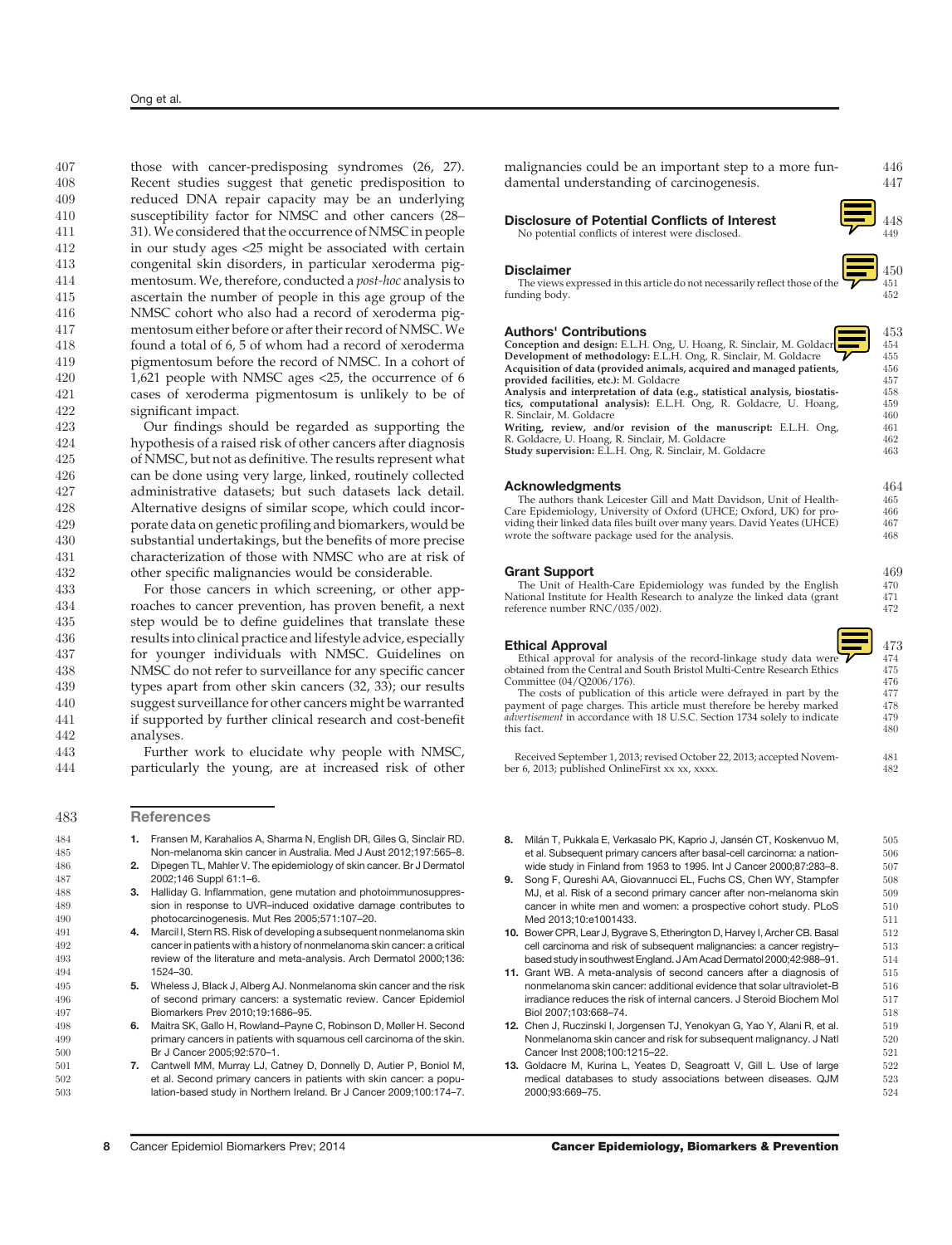- 527 **14.** Breslow NE, Day NE. Statistical methods in cancer research. Volume 528 **11.** The design and analysis of cohort studies. IARC Sci Publ 1987;82: 528 II–the design and analysis of cohort studies. IARC Sci Publ 1987;82:<br>529 1–406. 529 1–406.<br>530 **15.** Milkeli
- 15. Milkelievic J. Johnston C. Adamson PJ, Wright A, Bishop JA, 531 Batman P, et al. How complete has skin cancer registration been<br>532 in the UK? A study from Yorkshire Fur J Cancer Prey 2003:12 532 in the UK? A study from Yorkshire. Eur J Cancer Prev 2003;12:<br>533 125-33. 533 125–33.<br>534 **16.** Lo JS.
- 16. Lo JS, Snow SN, Reizner GT, Mohs FE, Larson PO, Hruza GJ. 535 Metastatic basal cell carcinoma: report of twelve cases with a review 536 of the literature. J Am Acad Dermatol 1991;24:715–9.
- 537 17. Neville JA, Welch E, Leffell DJ. Management of nonmelanoma skin 538 cancer in 2007. Nat Clin Pract Oncol 2007;4:462–9.<br>539 **18.** Lewis KG, Weinstock MA. Non melanoma skin cancer
- 18. Lewis KG, Weinstock MA. Non melanoma skin cancer mortality (1988– 540 2000): the Rhode Island follow–back study. Arch Dermatol 2004;140:
- 541 837-42.<br>542 **19.** De Vries 19. De Vries E, Soerjomataram I, Houterman S, Louwman MW, Coeberg 543 JW. Decreased risk of prostate cancer after skin cancer diagnosis: 544 a protective role of ultraviolet radiation? Am J Epidemiol 2007;165: 545 966–72.
- 546 20. Gorham ED, Garland CF, Garland FC, Grant WB, Mohr SB, Lipkin M, 647 et al. Optimal vitamin D status for colorectal cancer prevention: a 547 et al. Optimal vitamin D status for colorectal cancer prevention: a<br>548 cuantitative meta analysis. Am J Prev Med 2007:32:210-6. quantitative meta analysis. Am J Prev Med 2007;32:210-6.
- 549 21. Jensen P, Hansen S, Møller B, Leivestad T, Pfeffer P, Geiran O, et al. 550 Skin cancer in kidney and heart transplant recipients and different 551 long-term immunosuppressive therapy regimens. J Am Acad Dermatol<br>552 1999:40:177-86 552 **1999;40:177-86.**<br>553 **22.** Engels EA, Pfeiff
- 553 22. Engels EA, Pfeiffer RM, Fraumeni JF Jr, Kasiske BL, Israni AK, Snyder<br>554 J.J. et al. Spectrum of cancer risk among US solid organ transplant 554 JJ, et al. Spectrum of cancer risk among US solid organ transplant 555 recipients. JAMA 2011;306:1891–901.
- 556 23. Wisgerhof HC, Wolterbeek R, de Fijter JW, Willemze R, Bouwes 557 Bavinck JN. Kidney transplant recipients with cutaneous squamous

cell carcinoma have an increased risk of internal malignancy. J Invest  $559$ <br>Dermatol 2012:132:2176-83

- Dermatol 2012;132:2176–83.<br>Glover MT. Deeks JJ. Raftery MJ. Cunningham J. Leigh IM. Immuno- 561 24. Glover MT, Deeks JJ, Raftery MJ, Cunningham J, Leigh IM. Immuno-<br>suppression and risk of non-melanoma skin cancer in renal transplant 562 suppression and risk of non-melanoma skin cancer in renal transplant recipients. Lancet 1997;249:398.<br>Berg D. Otley CC. Skin cancer in organ transplant recipients: epide- 564
- 25. Berg D, Otley CC. Skin cancer in organ transplant recipients: epide-<br>miology, pathogenesis, and management. J Am Acad Dermatol 565 miology, pathogenesis, and management. J Am Acad Dermatol 565<br>2002:47:1-17. 566  $2002;47:1-17.$  566
- 26. Nikolaou V, Stratigos AJ, Tsao H. Heridatary nonmelanoma skin 567 cancer. Semin Cutan Med Surg 2012;31:204–10. 568
- 27. Ponti G, Pellacani G, Seidenari S, Pollio A, Muscatello U, Tomasi A. 669 Cancer-associated genodermatoses: skin neoplasms as clues to 570<br>hereditary tumor syndromes Crit Rey Oncol Hematol 2013:85:239-56 571 hereditary tumor syndromes. Crit Rev Oncol Hematol 2013;85:239-56.
- 28. Brewster AM, Alberg AJ, Strickland PT, Hoffman SC, Helzlsouer K. 672 XPD polymorphism and risk of subsequent cancer in individuals with 573 nonmelanoma skin cancer. Cancer Epidemiol Biomarkers Prev 2005; 13:1271–5. 575
- 29. Li C, Wang LE, Wei Q. DNA repair phenotype and cancer suscepti-  $576$ bility–a mini review. Int J Cancer 2009;124:999–1007.
- 30. Ruczinski I, Jorgensen TJ, Shugart YY, Schaad YB, Kessing B, Hoff- 578 man-Bolton J, et al. A population-based study of DNA repair gene 579<br>variants in relation to nonmelanoma skin cancer as a marker of a 580 variants in relation to nonmelanoma skin cancer as a marker of a 580<br>cancer-prone phenotype. Carcinogenesis 2012:33:1692-8. cancer-prone phenotype. Carcinogenesis 2012:33:1692-8.
- 31. Kitagishi Y, Kobayashi M, Matsuda S. Defective DNA repair systems 582 and the development of breast and prostate cancer (review). Int J  $583$ <br>Oncol 2013:42:29-34 Oncol 2013;42:29–34. 584
- **32.** Drake LA, Ceilley RI, Cornelison RL, Dobes WA, Dorner W, Goltz RW, 585<br>et al. Guidelines of care for cutaenous squamous cell carcinoma. J Am 586 et al. Guidelines of care for cutaenous squamous cell carcinoma. J Am 586<br>Acad Dematol 1993:28:628-31. Acad Dematol 1993:28:628-31.
- 33. Alam M, Ratner D. Cutaneous squamous-cell carcinoma. N Engl J Med 588 2001;344:975–83. 589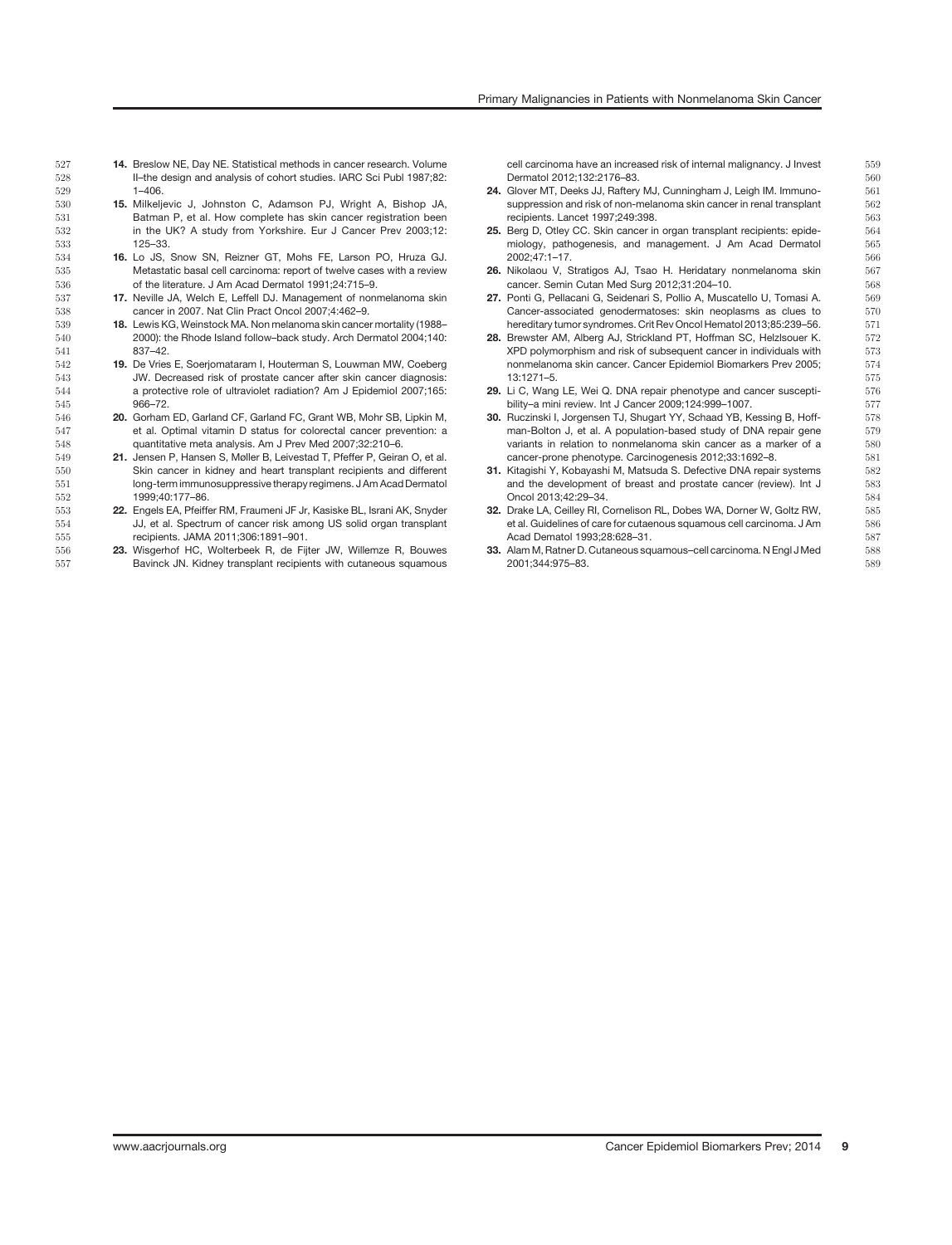## AUTHOR QUERIES

## AUTHOR PLEASE ANSWER ALL QUERIES

- Q1: Page: 1: AU: Per journal style, genes, alleles, loci, and oncogenes are italicized; proteins are roman. Please check throughout to see that the words are styled correctly. AACR journals have developed explicit instructions about reporting results from experiments involving the use of animal  $\Box$  dels as well as the use of approved gene and protein nomenclature at their first maximum in the manuscript. Please review the instructions at http://www.aacrjournals.org/site/InstrAuthors/ifora.xhtml#genenomen to ensure that your article is in compliance. If your article is not in compliance, please make the appropriate changes in your proof.
- Q2: Page: 1: Author: Plea $\leftarrow$  efine "UVB."
- Q3: Page: 3: Author: Please verify the layder of the Tables 1–5 for correctness.
- age: 2: Author: Author: Please specify the **T**he numbers for "listed in the tables."
- Q5: Page: 3: Author: Pease verify the values "grouped as <24, 25–44, 45–59, and 60+" in the sentence " We  $\sqrt{a}r$  ried out subanalyses by ... the event of the subsequent outcome cancer." for correctness.
- Q6: Page: 4: Author: Please verify the  $\frac{1}{\sqrt{2\pi}}$  made in the sentence "Given that only 0.3% of the people  $\dots$  in lower statistical power and wider CIs." for correctness.
- Q7: Page: 8: Author: AU/PE: The conflict-of-interest disclosure statement that appears in the proof incorporates the information from forms completed and signed off on by each individual author. No factual changes can be made to disclosure information at the proof stage. However, typographical errors or misspelling of author names should be noted on the proof and will be corrected before publication. Please note if any such errors need to be corrected. Is the disclosure statement correct?
- Q8: Page: 8: Author: Please verify the heading "Disclaimer" and its content for correctness.
- Q9: Page: 8: Author: The contribution(s) of each author are listed in the proof under the heading "Authors' Contributions." These contributions are derived from forms completed and signed off  $\Box$  y each individual author. As the corresponding author, you are permitted to make changes to your own contributions. However, because all authors submit their contributions individually, you are not permitted to make changes in the contributions listed for any other authors. If you feel strongly that an error is being made, then you may ask the author or authors in question to contact us about making the changes. Please note, however, that the manuscript would be held from further processing until this issue is resolved.
- Q10: Page: 8: Author: PE: Please verify the heading " $E_{\text{max}}$ ] Approval" and its content for correctness.